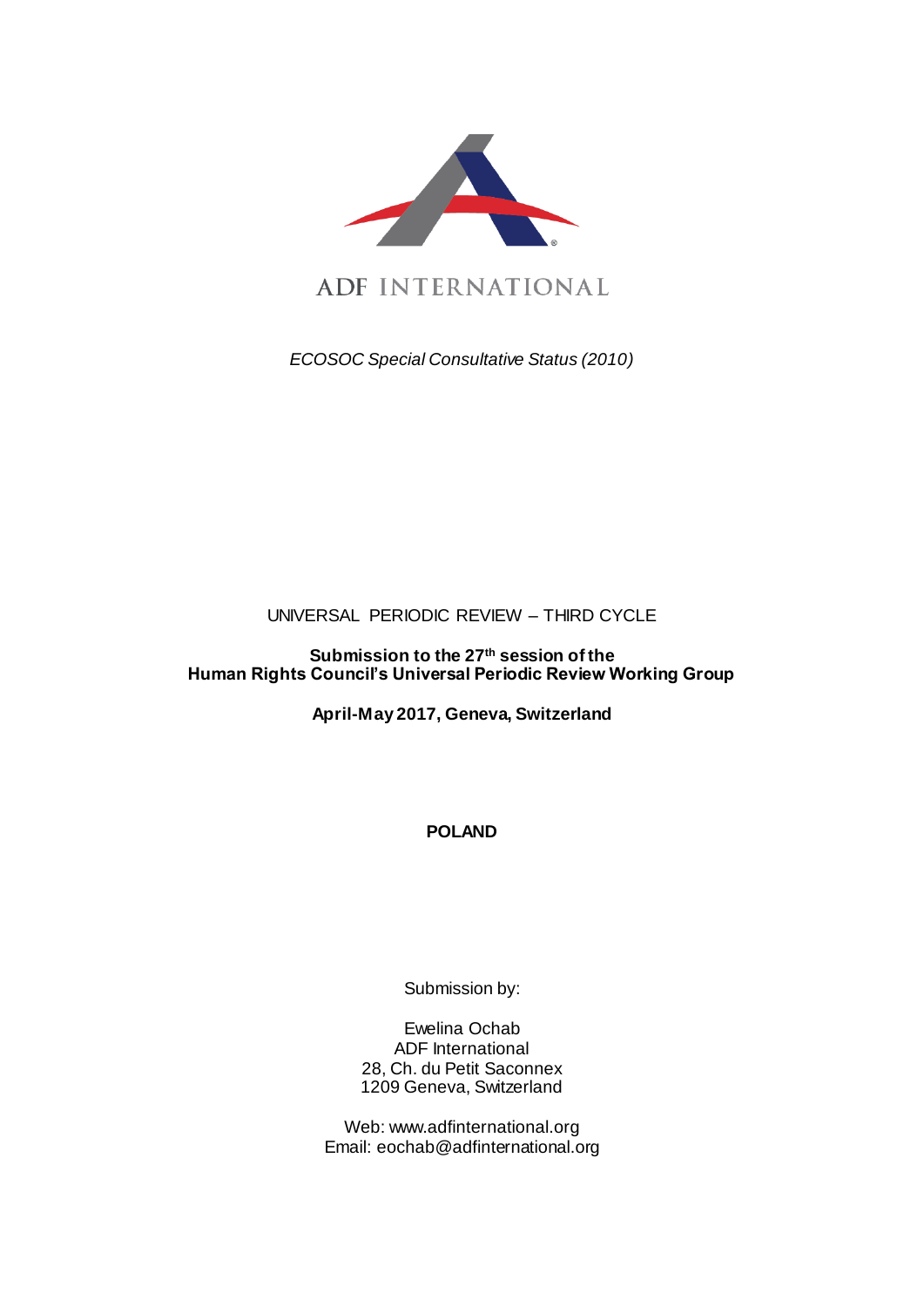## **Introduction**

- 1. ADF International is a global alliance-building legal organization that advocates for religious freedom, life, and marriage and family before national and international institutions. As well as having ECOSOC consultative status with the United Nations (registered name 'Alliance Defending Freedom'), ADF International has accreditation with the European Commission and Parliament, the Organization for Security and Cooperation in Europe, and the Organization of American States, and is a participant in the FRA Fundamental Rights Platform.
- 2. This report focuses on the right to life of the unborn, the right to freedom of thought, conscience, and religion, and Poland's efforts in promoting and defending these rights.

# **(a) Right to Life**

## *Background*

- 3. The right to life is protected in the Constitution of the Republic of Poland of 1997 (the Constitution). Article 38 of the Constitution guarantees, 'The Republic of Poland shall ensure the legal protection of the life of every human being.' This may be read as guaranteeing the right to life of the unborn.
- 4. Furthermore, Article 47 of the Constitution reads, 'Everyone shall have the right to legal protection of his private and family life, of his honour and good reputation and to make decisions about his personal life.'
- 5. The practice of abortion is criminalized in Article 152 § 1 of the Criminal Code.
- 6. Despite the clear recognition of the right to life of the unborn in the Constitution and the prohibition on abortion, abortion is permissible in certain cases. Under Section 4a of the 1993 Family Planning (Protection of the Human Foetus and Conditions Permitting Pregnancy Termination) Act (the 1993 Act),

(1) An abortion can be carried out only by a physician where 1. pregnancy endangers the mother's life or health; 2. prenatal tests or other medical findings indicate a high risk that the foetus will be severely and irreversibly damaged or suffering from an incurable life-threatening disease; 3. there are strong grounds for believing that the pregnancy is a result of a criminal act. (2) In the cases listed above under sub-paragraph 2, an abortion can be performed until such time as the foetus is capable of surviving outside the mother's body; in cases listed under sub-

paragraph 3 above, until the end of the twelfth week of pregnancy. 7. Poland is considering a bill which protects unborn life by prohibiting abortion. The draft bill was introduced by way of a civic initiative that was supported by over 450,000 signatories. The draft bill recognizes the constitutional protection of human life at every stage and of the inherent right to life from the moment of conception.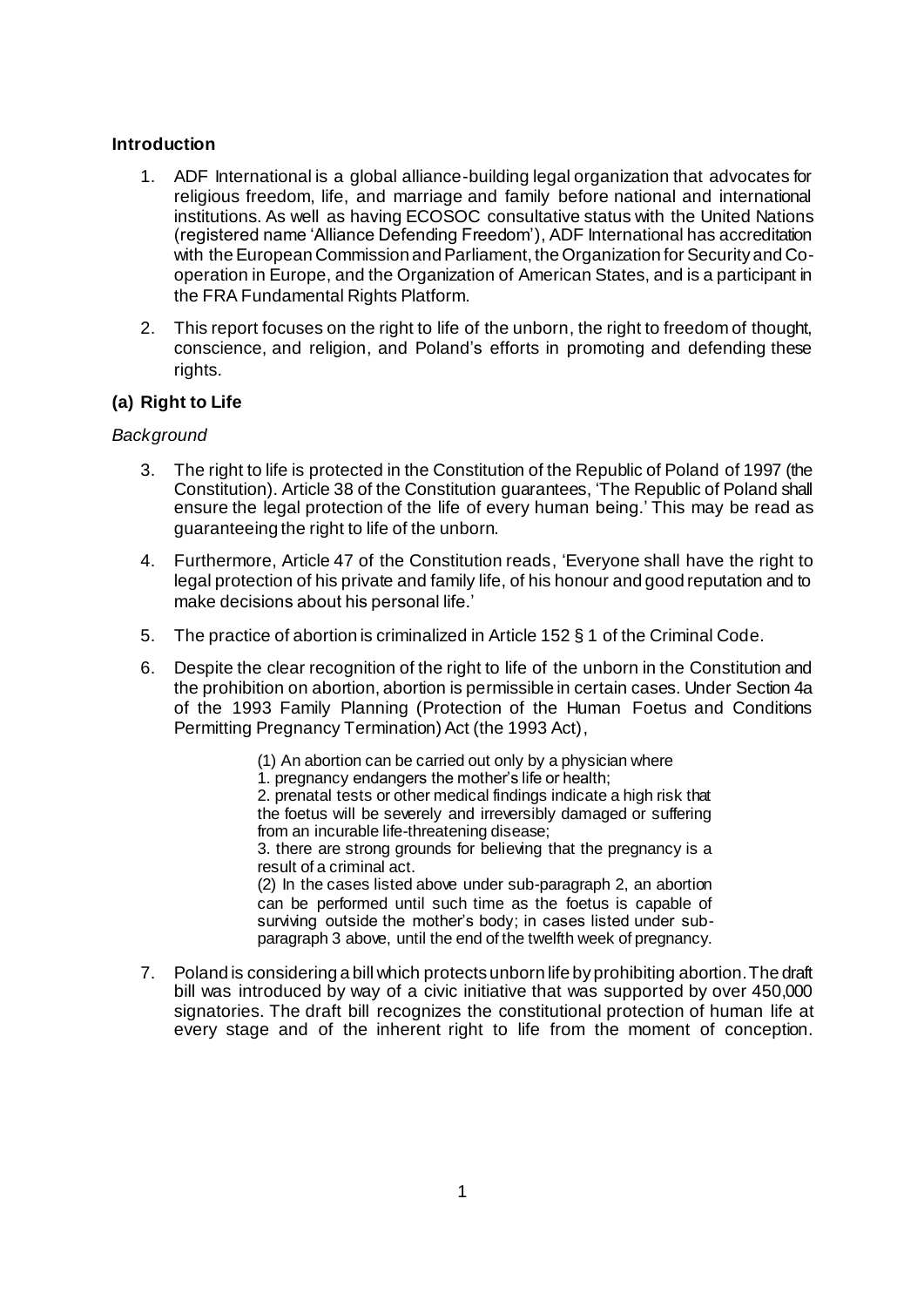Consequently, the draft bill aims to remove the existing exceptions to the prohibition on abortion. The draft bill is currently in the lower house of the Polish parliament.<sup>1</sup>

- 8. Poland has come under a great deal of pressure to reject the draft bill and to instead liberalize its abortion law.<sup>2</sup> Such recommendations to relax the law on abortion are not supported in international law. On the contrary, international law recognizes the right to life of the unborn.
- 9. Furthermore, a number of hospitals have come under scrutiny after the case of a socalled 'failed abortion' that resulted in the birth of a premature child at the Holy Family Hospital in Warsaw. Between 6 and 7 March 2016, an abortion was performed on a woman in the 24th week of her pregnancy. The child survived the abortion and was delivered alive. It took over an hour before the child, who was in pain and suffering, died. During that time no attempts were made by the medical staff to save the child.<sup>3</sup> Subsequently, further reports of similar cases started coming out.<sup>4</sup>
- 10. In another case, in August 2014, doctors at a hospital in Opole performed an abortion of a child with Down syndrome. During the procedure complications arose and the baby was delivered by Caesarean section.5 The baby was placed in an incubator for approximately 4 hours. However, on the express request of the medical professionals that attempted the abortion, medical care was then withdrawn from the baby, leading to the baby's death. The case was investigated by the Patient's Rights Ombudsman and by the prosecutor.

## *Right to Life in International Law*

l

- 11. Poland ratified the International Covenant on Civil and Political Rights (ICCPR) on 18 March 1997, and the Convention on the Rights of the Child (CRC) on 7 June 1991.
- 12. Article 6(1) of the ICCPR states, 'Every human being has the inherent right to life.' Furthermore, Article 6(5) of the ICCPR states, 'Sentence of death shall not be imposed for crimes committed by persons below eighteen years of age and *shall not be carried out on pregnant women*.' The ICCPR's prohibition on the death penalty for pregnant women implicitly recognises the right to life of the unborn. As the *travaux préparatoires*<sup>6</sup> of the ICCPR explicitly state, 'The principal reason for providing in paragraph 4 [now Article 6(5)] of the original text that the death sentence should not

<sup>1</sup> Gazeta Wyborcza, Czy będzie całkowity zakaz aborcji? Społeczny projekt ustawy już w Sejmie (5 July 2016) http://wyborcza.pl/10,82983,20356190,czy-bedzie-calkowity-zakaz-aborcji-spoleczny-projektustawy.html

<sup>2</sup> Committee on the Elimination of Discrimination against Women, Concluding observations on the combined seventh and eighth periodic reports of Poland, 14 November 2014, CEDAW/C/POL/CO/7-8, 37.

<sup>3</sup> Prof. Chazan odniósł się do sprawy aborcji w Szpitalu Świętej Rodziny, available at: http://www.niedziela.pl/artykul/21182/Prof-Chazan-odniosl-sie-do-sprawy-aborcji<br>4 Wrocław: ważące 700 gramów dziecko przeżyło aborcie

<sup>4</sup> Wrocław: ważące 700 gramów dziecko przeżyło aborcję, available at: http://wiadomosci.onet.pl/wroclaw/wroclaw-wazace-700-gramow-dziecko-przezylo-aborcje/5kv7p

<sup>5</sup> Po interwencji Ordo Iuris Rzecznik Praw Pacjenta wszczął postępowanie wyjaśniające w sprawie podejrzenia uśmiercenia dziecka narodzonego w trakcie późnej aborcji, available at: http://www.ordoiuris.pl/po-interwencji-ordo-iuris-rzecznik-praw-pacjenta-wszczal-postepowaniewyjasniajace-w-sprawie-podejrzenia-usmiercenia-dziecka-narodzonego-w-trakcie-poznejaborcji,3715,i.html.

<sup>6</sup> In accordance with the Article 32 of the Vienna Convention, the *travaux préparatoires* are considered to be a "supplementary means of interpretation."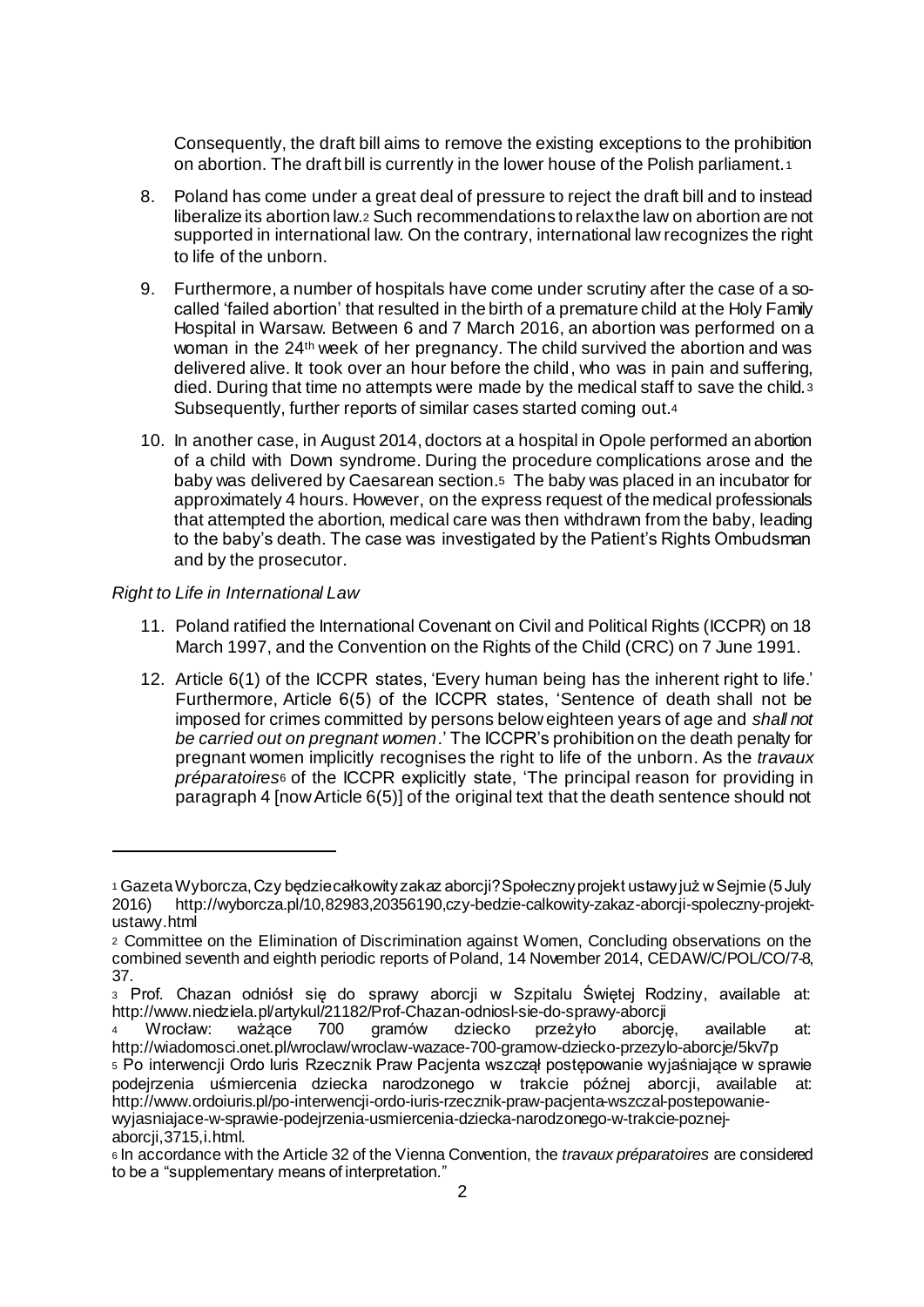be carried out on pregnant women was to *save the life of an innocent unborn child*.'<sup>7</sup> Similarly, the Secretary General report of 1955 notes that the intention of the paragraph 'was inspired by humanitarian considerations and by *consideration for the interests of the unborn child*[.]'<sup>8</sup>

- 13. The protection of unborn life is also found through an ordinary reading of the language in the preamble of the Convention on the Rights of the Child (CRC). The preamble states, 'ITIhe child, by reason of his physical and mental immaturity, needs special safeguards and care, including appropriate legal protection, *before as well as after birth*.' Article 1 of the CRC defines a child as 'every human being below the age of eighteen years.' This provides an upper limit as to who is a child, but does not provide a lower limit on when the status of 'child' attaches.
- 14. Providing access to abortion means that more women suffer from abortion-related complications. There are numerous maternal risks associated with abortion. A major study published in the *British Medical Journal* in 2015 concluded that States with 'less permissive' abortion laws 'exhibited consistently lower maternal mortality rates.'<sup>9</sup> Although the study explains these differences in terms of other independent factors rather than in terms of abortion legislation itself, it nevertheless concludes, 'No statistically independent effect was observed for abortion legislation, constitutional amendment or other covariates.'<sup>10</sup> Because abortion legislation has no effect on maternal mortality, abortion need not be legalized to protect women's health. Abortion is further associated with a high risk of haemorrhaging, developing sepsis, and developing injuries to internal organs, including intrauterine perforations.<sup>11</sup> Moreover, abortion can never be safe because it takes the life of the unborn child and harms the mother through the loss of her child.
- 15. Therefore, Poland must continue protecting the right to life of the unborn and must focus on helping women get through pregnancy and childbirth safely, rather than on ending pregnancies. Poland must protect women, girls, and children. Furthermore, Poland needs to investigate all cases of abortion where the child survives and dies thereafter due to lack of the provision of medical care. Poland must prosecute such cases as manslaughter and ensure that the perpetrators are brought to justice in line with Poland's criminal law.

# **(b) The Right to Freedom of Thought, Conscience, and Religion**

#### *Background*

l

16. The right to freedom of thought, conscience, and religion is protected in Article 53 of the Constitution, which states:

<sup>7</sup> Report of the Third Committee to the 12th Session of the General Assembly, 5 December 1957. A/3764 § 18.

<sup>8</sup> Report of the Secretary-General to the 10<sup>th</sup> Session of the General Assembly, 1 July 1955. A/2929, Chapter VI, §10.

<sup>9</sup> Elard Koch, Monique Chireau, and Fernando Pliego et. al., *Abortion Legislation, Maternal Healthcare, Fertility, Female Literacy, Sanitation, Violence Against Women and Maternal Deaths: A Natural Experiment in 32 Mexican States*, BMJOPEN 2015:5 e006013, doi:10.1136/bmjopen-2014-006013, 1. <sup>10</sup> Ibid.

<sup>11</sup> Gunnel Lindell and Folke Flam, *Management of Uterine Perforations in Connection with Legal* 

*Abortions,*ACTA OBSTET GYNECOL SCAND. (1995) May 74(5):373-5, available at http://onlinelibrary.wiley.com/doi/10.3109/00016349509024431.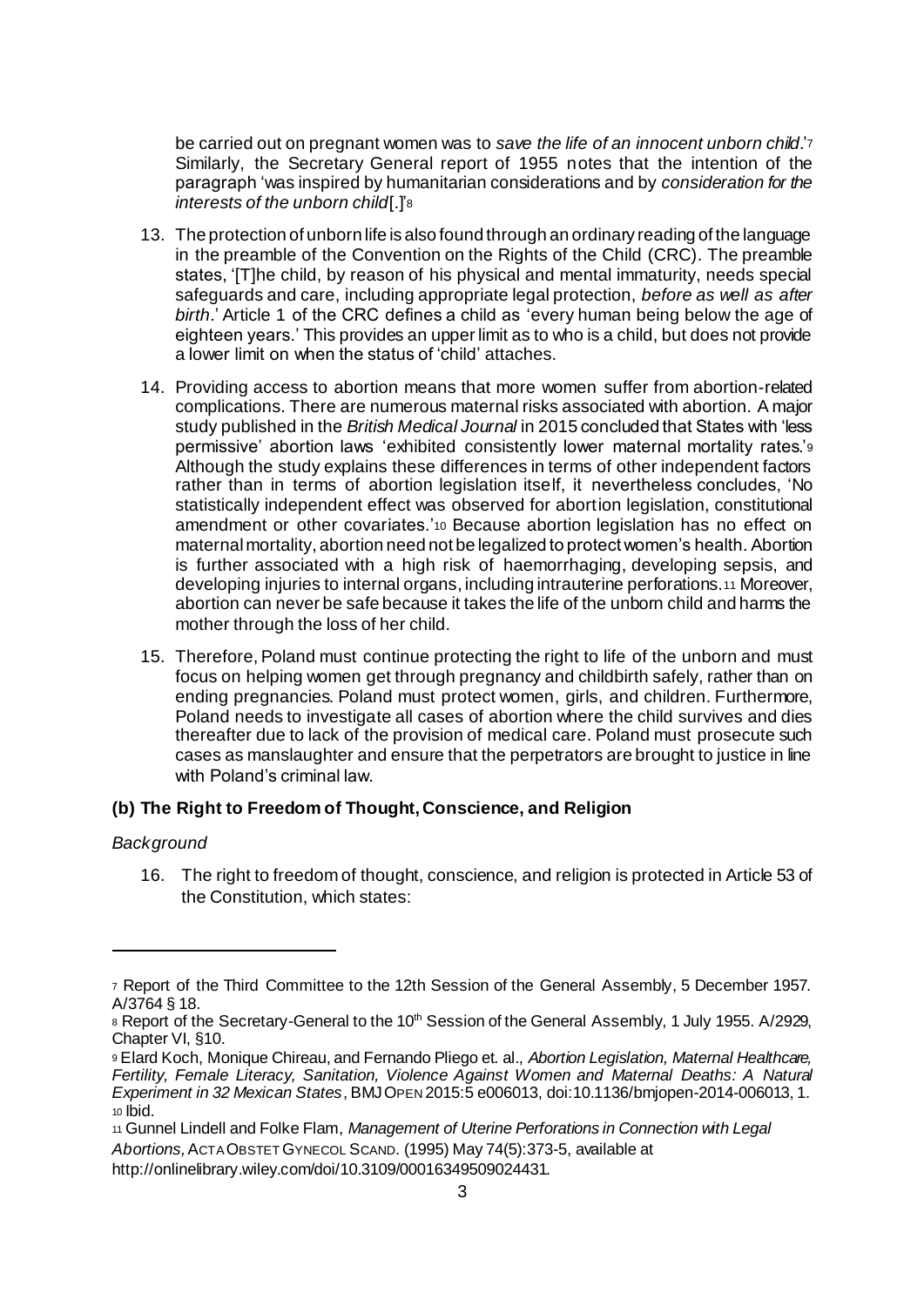1. Freedom of conscience and religion shall be ensured to everyone.

2. Freedom of religion shall include the freedom to profess or to accept a religion by personal choice as well as to manifest such religion, either individually or collectively, publicly or privately, by worshipping, praying, participating in ceremonies, performing of rites or teaching…

17. Furthermore, Article 25(2) of the Constitution indicates:

Public authorities in the Republic of Poland shall be impartial in matters of personal conviction, whether religious or philosophical, or in relation to outlooks on life, and shall ensure their freedom of expression within public life.

- 18. However, it has been reported that the right to freedom of thought, conscience, and religion of medical staff, especially in cases of abortion, is not fully respected. One of the most prominent cases is that of Dr. Bogdan Chazan.
- 19. Dr. Chazan is a renowned specialist in obstetrics and gynaecology who has been practising in this area of medicine since 1974. Since 2004, Dr. Chazan was Department Director of Obstetrics and Gynaecology at Holy Family Hospital in Warsaw. In 2014, Dr. Chazan refused on the basis of conscience to perform an abortion on a child diagnosed with severe brain damage. As a result, the hospital was fined and Dr. Chazan was fired from the Holy Family Hospital in Warsaw, with his contract cancelled by the Mayor of Warsaw, Ms. Hanna Gronkiewicz-Waltz. At all times, Dr. Chazan was open about his faith and had previously signed a 'Declaration of Faith' together with over 3,000 other medical experts.<sup>12</sup>
- 20. Since then, many other medical professionals, including nurses, have come forward reportedly complaining of not being able to rely on conscientious objection to abortion.<sup>13</sup>

#### *Freedom of Thought, Conscience and Religion under International Law*

- 21. Article 18 of the Universal Declaration of Human Rights (UDHR) and Article 18(1) of the ICCPR guarantee the right to freedom of thought, conscience to everyone.
- 22. The Human Rights Committee confirmed in its General Comment No.22:

The right to freedom of thought, conscience and religion (which includes the freedom to hold beliefs) in article 18.1 is far-reaching and profound; it encompasses freedom of thought on all matters, personal conviction and the commitment to religion or belief, whether manifested individually or in community with others. 14

23. Paragraph 1 of the UN General Assembly Resolution on the Elimination of All Forms of Religious Intolerance reaffirmed that 'freedom of thought, conscience, religion and

 $\overline{a}$ 

<sup>12</sup> Ordo Iuris, Bogdan Chazan, available at: http://bogdanchazan.pl/.

<sup>13</sup> Polozna poskarzyla sie ze jest zmuszana do pomocy w aborcji, available at: http://natemat.pl/93817,polozna-poskarzyla-sie-ze-jest-zmuszana-do-pomocy-w-aborcji-teraz-szpitalzada-od-niej-50-tys-zl-nie-pozwolimy-sobie-na-zniewagi.

<sup>14</sup> UN Human Rights Committee (HRC), CCPR General Comment No. 22: Article 18 (Freedom of Thought, Conscience or Religion), 30 July 1993, CCPR/C/21/Rev.1/Add.4, available at: http://www.refworld.org/docid/453883fb22.html.